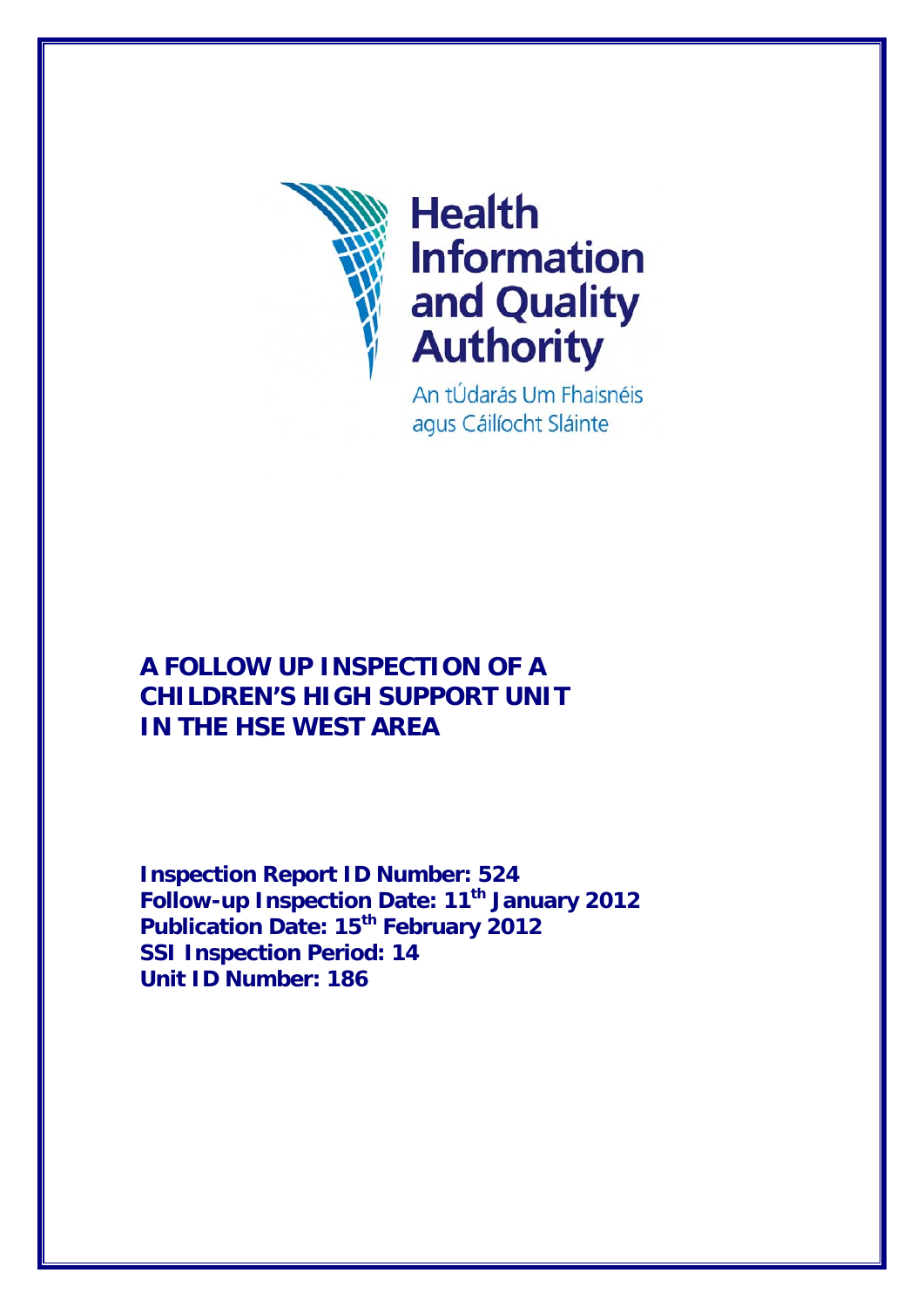### **Introduction**

The Health Information and Quality Authority (HIQA), Social Services Inspectorate (SSI) carried out an announced follow-up inspection of a children's high support unit in the Health Services Executive (HSE), West Area (WA) under Section 69 (2) of the Child Care Act 1991. This inspection was carried out by Orla Murphy, Inspector on the  $11<sup>th</sup>$  January 2012. The purpose of the inspection was to assess the level of compliance of the HSE action plan provided in response to the recommendations of the last inspection (see inspection ID 471). The inspector found that all of recommendations from the previous inspection report were met or in progress. The unit was located in a rural setting, near a large urban area. It was a large detached house, set in its own grounds. The urban area was only accessible by car but had a wide range of facilities such as shops, public transport, leisure units and places of worship.

The purpose and function of the unit is to provide medium term high support care for young people aged 12 – 17 years of age. The unit provided this high support care within a therapeutic framework.

Medium term placements were determined by the admissions panel for residential care. The service is based near a village and the unit provided a regional service to the HSE areas in counties Limerick, Clare and Tipperary North.

At the time of inspection there were four young people resident in the unit but one young adult was moving on to semi independent accommodation as part of their aftercare plan, on the day of the inspection. As part of the follow-up inspection the inspector met with the Unit Manager. Two of the young people were at school at the time of the inspection and one young person stated they did not wish to meet with the inspector. The young person most recently admitted to the unit spent time chatting informally with the inspector but did not wish to meet privately. The inspector examined a range of relevant records and documentation as part of the inspection.

Two of the young people living in the unit were aged 18; one was aged 16 and the remaining young person was aged 14 years. One young adult had been resident in the unit for two years, and another had been resident for over one year. Another young person had been resident for seven months and the young person admitted most recently had been in the unit for three months. In the case of the young adult who was moving to another aftercare placement, a transition had taken place and unit staff had agreed a formal plan of support to engage with the young adult in their new placement for six months. Another young person who had turned 18 years was remaining in the unit to continue with therapeutic and educative work and to prepare to leave care later in the year. Onward placements had been identified for the remaining young people as their long term plan, following a period of time in the unit to allow therapeutic work to be carried out with them.

At the time of the last inspection, the inspector found that young people's pocket money was limited and the young people felt they needed more independence financially and with independence skills. Since then, the staff team had worked extensively to review and address the pocket money and self care opportunities for young people. As a result, young people had a much greater independence financially and in independent living skills such as budgeting and cooking.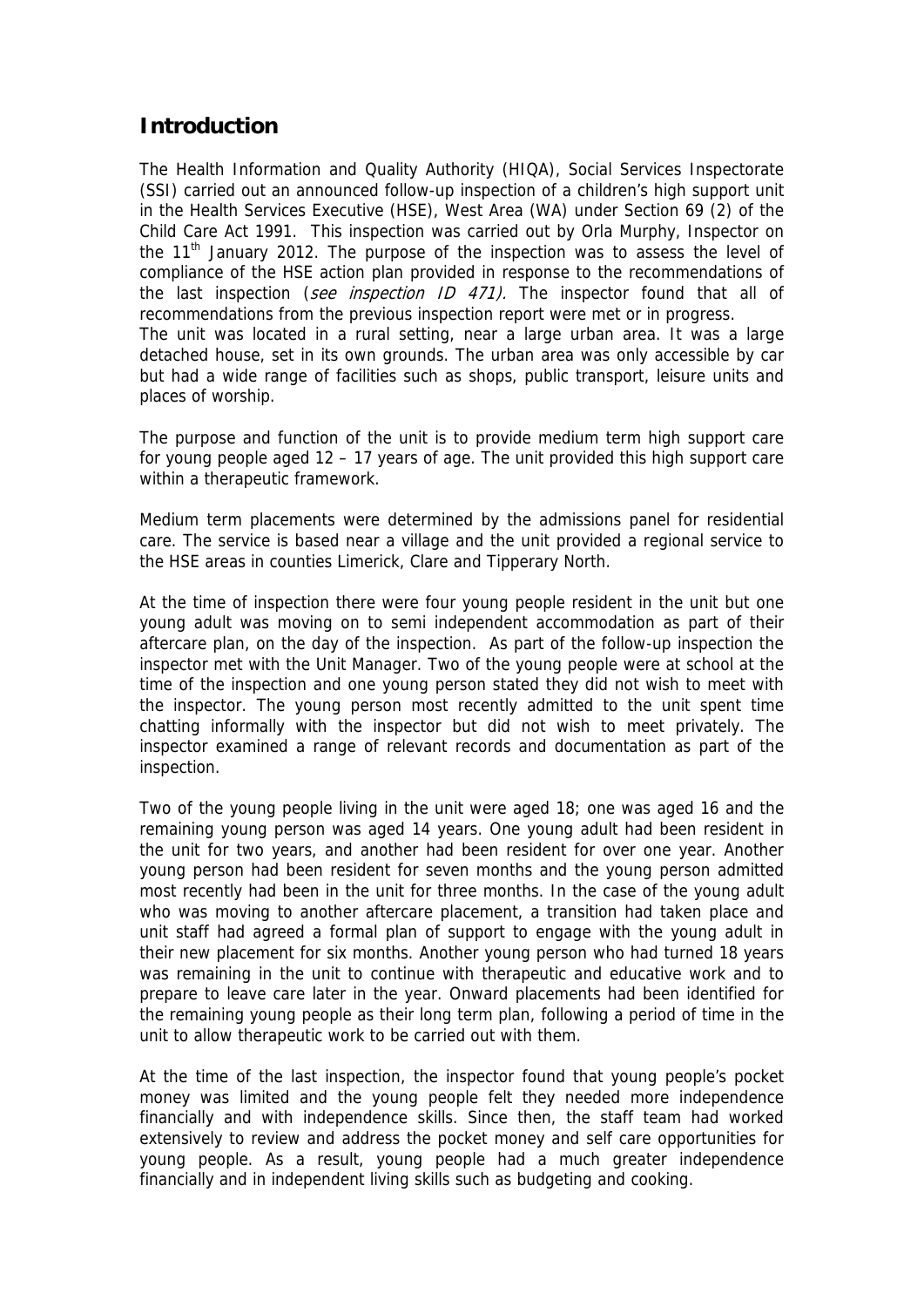All of the young people had very complex needs and the unit had worked very responsively with these young people. The inspector had met one young person in another residential unit previously and their progress in wellbeing and behaviour was evident during this visit. The Unit Manager was fully aware of each young person's needs and history, and she and her team presented as being committed to ensuring that the young people had a positive experience in the placement and in their future lives.

All young people were engaged with intensive, structured therapeutic work with unit staff and professionals associated with the unit.

The inspector examined a range of records and found that the unit continued to maintain a high standard of care and administrative records as was seen at the last inspection.

Two young adults did not have an aftercare plan at the time of the last inspection. This has since been addressed and both now have aftercare plans in place which were seen by the inspector.

#### **Findings**

Seven recommendations had been made in the previous inspection report (ID No. 471). The inspector found that six recommendations had been met and one was met in part. Further comments on these recommendations are noted in the action plan.

**Please see attached action plan in response to the inspection recommendation.**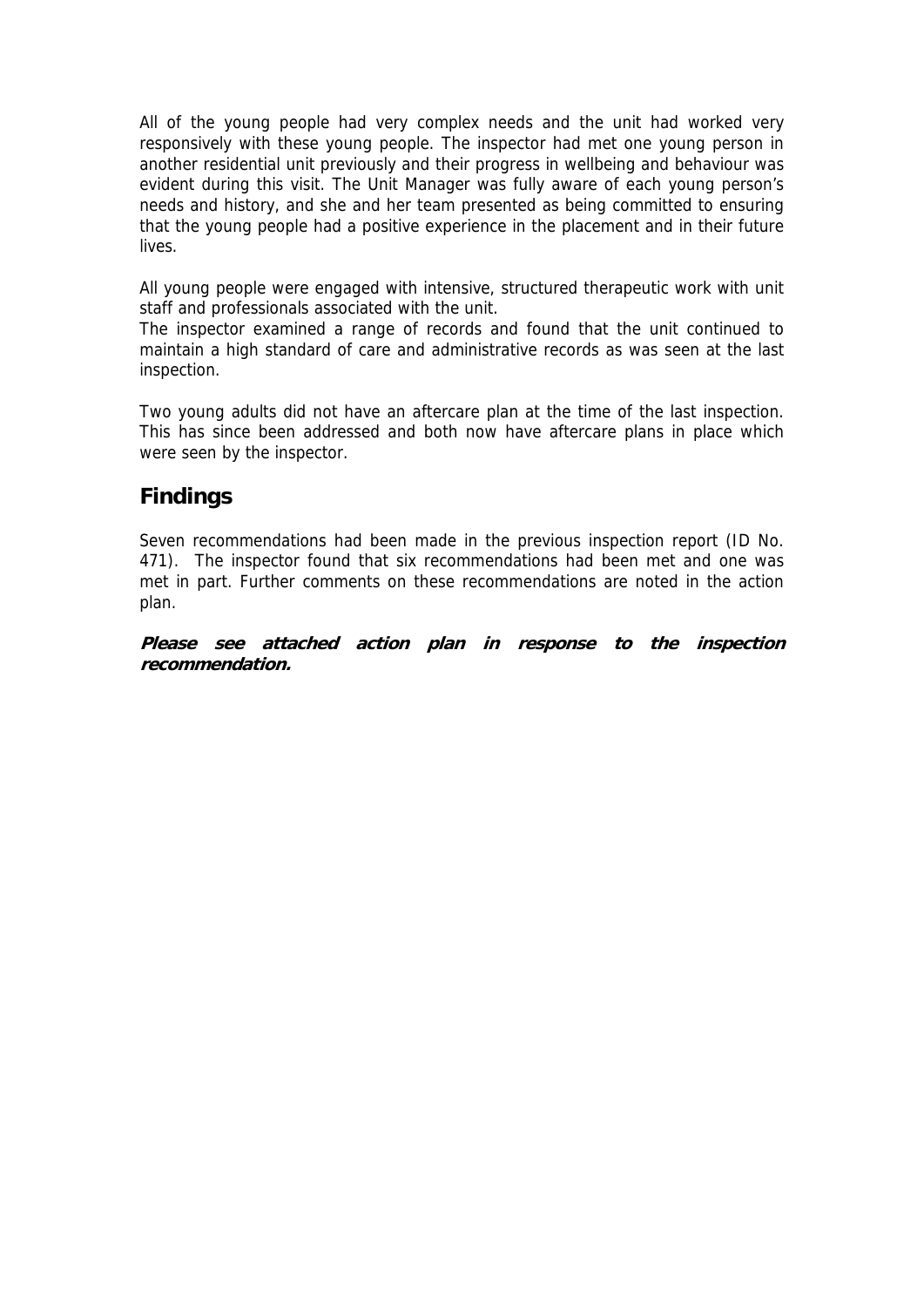



| Unit ID:<br><b>HSE Area:</b> |                                             | 186<br><b>HSE West</b>                                                                  |                                                                                                                                                                                                         | Date Action Plan Dispatched: 3rd October 2011.<br>11 <sup>th</sup> January 2012.<br><b>Date Action Plan Updated:</b> |                        |                                                                                                                                                                                                                                                                                    |  |
|------------------------------|---------------------------------------------|-----------------------------------------------------------------------------------------|---------------------------------------------------------------------------------------------------------------------------------------------------------------------------------------------------------|----------------------------------------------------------------------------------------------------------------------|------------------------|------------------------------------------------------------------------------------------------------------------------------------------------------------------------------------------------------------------------------------------------------------------------------------|--|
| No.                          | Recommendation                              |                                                                                         | Action to be taken                                                                                                                                                                                      | Person<br>Responsible                                                                                                | Implementation<br>Date | SSI<br>Response                                                                                                                                                                                                                                                                    |  |
| $\mathbf{1}$                 | time in accordance with<br>standards.       | The HSE WA should ensure<br>that all social workers read<br>the care files from time to | Unit Manager to write to each<br>Social Worker concerned and<br>raise it at the Placement<br>Management Meetings and<br>Regional Manager will address<br>directly with the Principal Social<br>Workers. | Unit Manager<br>Regional<br>Manager                                                                                  | 7.10.11                | Recommendation met in part<br>The inspector found that social workers<br>had read the young people's files once<br>since the last inspection which is not<br>frequent enough. Social workers must<br>read files to satisfy themselves of the<br>progress and care of young people. |  |
| $\overline{2}$               | date and signed<br>by all relevant parties. | The HSE WA should ensure<br>that all care plans are up to                               | The Regional Manager will make<br>contact with the Principal Social<br>Workers in relation to the two<br>young people this concerns and<br>request same.                                                | Regional<br>Manager                                                                                                  | 7.10.11                | <b>Recommendation met</b><br>The inspector examined all care &<br>aftercare plans and found this had been<br>rectified.                                                                                                                                                            |  |
| 3                            | ways to provide young<br>manage a budget.   | The HSE WA should develop<br>people preparing to leave<br>care with opportunities to    | A review to be conducted with<br>respect to proving opportunities<br>for the young people to manage<br>monies in keeping with their<br>leaving care plans.                                              | Unit Manager                                                                                                         | 31.10.11               | <b>Recommendation met</b><br>Young people now have a greater range<br>of pocket money and opportunities to<br>manage their budgets.                                                                                                                                                |  |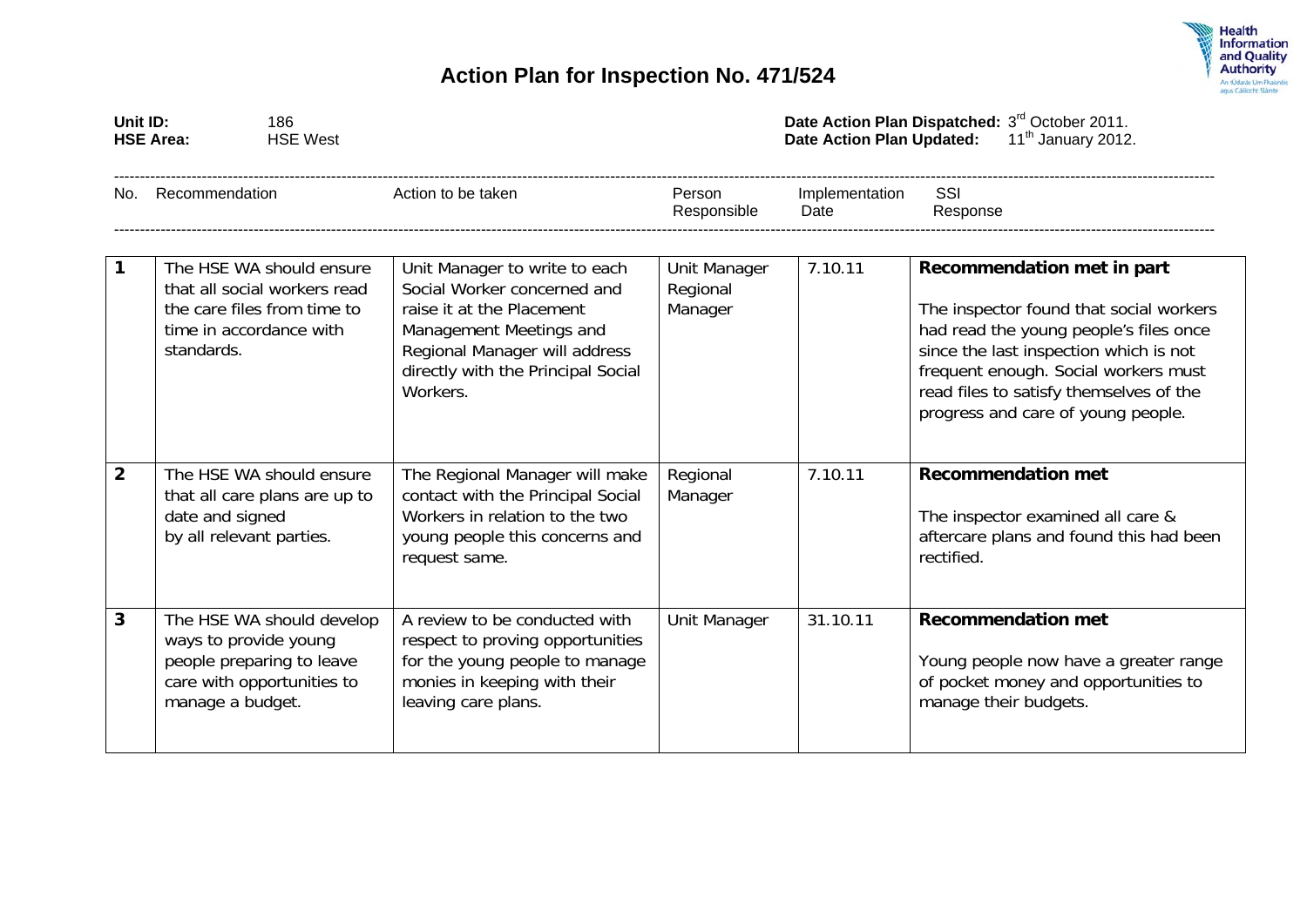## **Action Plan for Inspection No. 471/524**

| Unit ID: | 186<br><b>HSE Area:</b><br><b>HSE West</b>                                                                                                                                                                                                                          |                                                                                                                                                                                                |                                                                                 | Date Action Plan Dispatched: 3rd October 2011.<br><b>Date Action Plan Updated:</b><br>$11th$ January 2012. |                                                                                                                                                                  |  |  |
|----------|---------------------------------------------------------------------------------------------------------------------------------------------------------------------------------------------------------------------------------------------------------------------|------------------------------------------------------------------------------------------------------------------------------------------------------------------------------------------------|---------------------------------------------------------------------------------|------------------------------------------------------------------------------------------------------------|------------------------------------------------------------------------------------------------------------------------------------------------------------------|--|--|
| No.      | Recommendation                                                                                                                                                                                                                                                      | Action to be taken                                                                                                                                                                             | Person<br>Responsible                                                           | Implementation<br>Date                                                                                     | SSI<br>Response                                                                                                                                                  |  |  |
| 4        | The HSE WA should ensure<br>that, with immediate effect,<br>the two young people<br>currently preparing to leave<br>care are provided with:<br>An aftercare worker<br>$\bullet$<br>allocated to each young<br>person<br>An aftercare plan                           | Each young person now has a<br>dedicated aftercare worker and<br>initial assessments have taken<br>place to draw up the aftercare<br>plans.                                                    | Regional<br>Manager<br>Aftercare and<br><b>Foster Care</b><br><b>Clare Care</b> | 31.10.11                                                                                                   | <b>Recommendation met</b><br>Both young people have been allocated<br>an aftercare worker and both have an<br>aftercare plan.                                    |  |  |
| 5        | The HSE WA should ensure<br>that the local procedure<br>regarding access to aftercare<br>is reviewed in conjunction<br>with the HSE National Office<br>for Children and Families to<br>ensure it is consistent with<br>HSE National policy and<br>related guidance. | The local HSE Aftercare service<br>will consult with the national<br>HSE Child and Family Office to<br>ensure consistency with the new<br>national aftercare Policy that is<br>being launched. | Regional<br>Manager Foster<br>Care                                              | 30.11.11                                                                                                   | <b>Recommendation met</b><br>The current aftercare procedure within<br>the unit concurs with the HSE National<br>Policy on Aftercare.                            |  |  |
| 6        | The HSE WA should ensure<br>the unit reviews the<br>provision of pocket money in<br>consultation with young<br>people.                                                                                                                                              | A service review of pocket<br>money is underway. The young<br>people are being consulted with.                                                                                                 | Regional<br>Manager<br>Unit Manager                                             | 31.10.11                                                                                                   | <b>Recommendation met</b><br>Pocket monies have been reviewed with<br>young people, and a range has been<br>introduced based on the ages of the<br>young people. |  |  |